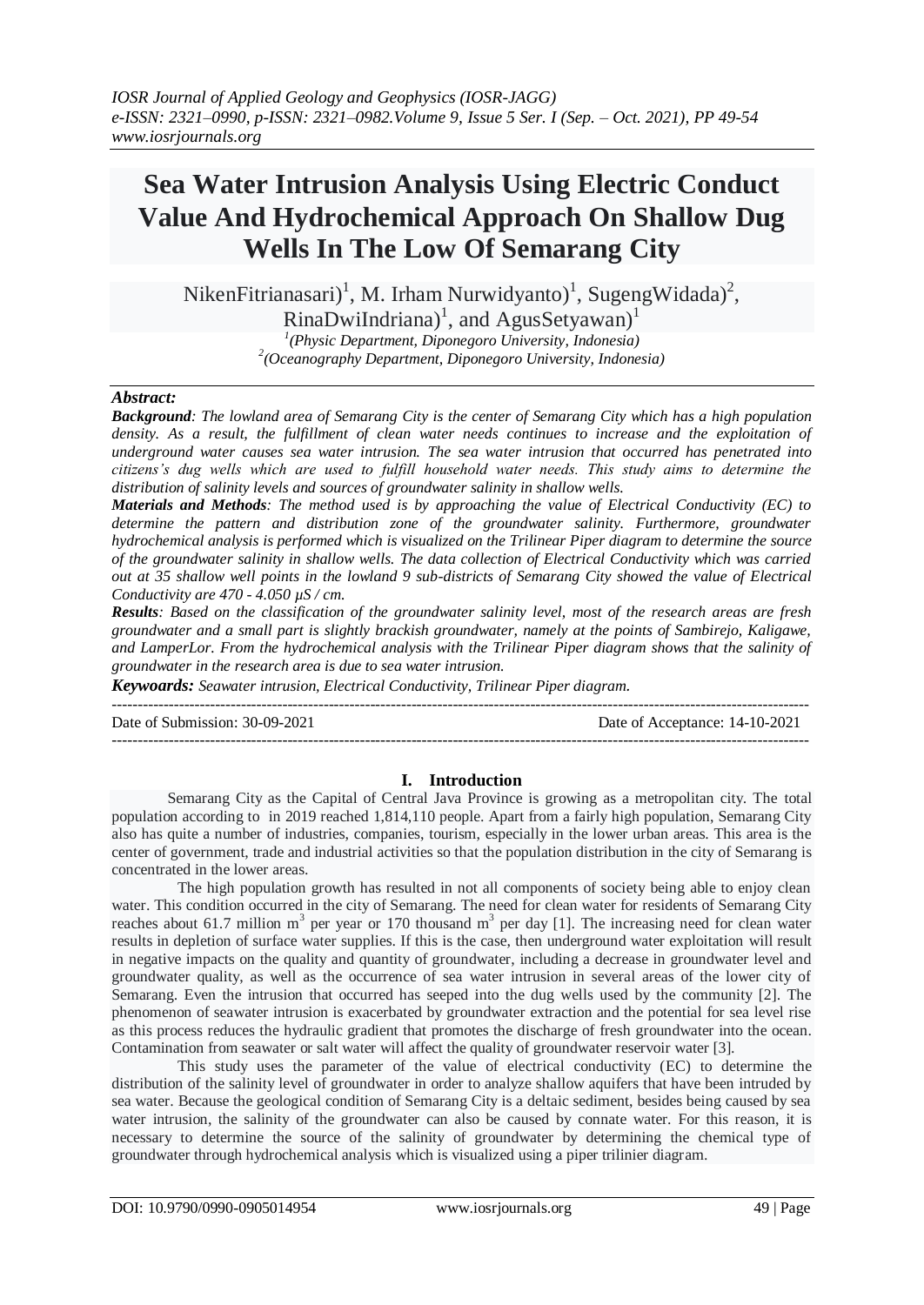Previous research on seawater intrusion has been carried out including using the EC value approach and hydrochemical methods [4], using the Geoelectric resistivity method [5], [6], using the stable isotope approach and water chemistry [7], and using the geoelectricity method and hydrochemical [8]. Periodic studies may need to be carried out to show thedevelopment process of seawater intrusion that has occurred. For this reason, a re-research on sea water intrusion using the DHL value approach and hydrochemicals with the aim of knowing the distribution of the salinity of groundwater and the source of the salinity of groundwater in shallow wells in the city of Semarang below.

### **II. Material And Methods**

Seawater intrusion is the infiltration of salt water into fresh groundwater areas in a coastal aquifer setting. Seawater intrusion is influenced by natural and anthropogenic processes [9].



Figure 1.Illustration of groundwater events fresh and salty in aquifers free [11].

Excessive withdrawal of groundwater causes the groundwater level to be lower than sea level because there is a lot of empty space in the aquifer. The difference between the groundwater level and sea level causes sea water that contains salt elements such as chloride (Cl) to infiltrate groundwater, resulting in groundwater contamination [10].

The simplest conceptual model of seawater intrusion using the Ghyben-Herzberg approach of the hydrostatic balance between two liquids of different density (one-dimensional case) is given as [9]:

$$
P_s = P_f \tag{1}
$$

$$
\rho_s gz = \rho_f gz + \rho_f gh_f \tag{2}
$$

$$
z = \frac{\rho_f}{\rho_s - \rho_f} h_f \tag{3}
$$

where $P_s$  is the hydrostatic pressure in seawater,  $P_f$  is the hydrostatic pressure in groundwater  $\rho_s$  is the density of seawater and,  $\rho_f$  is the density of groundwater. If the value of  $\rho_s$  is 1,025 kg/m<sup>3</sup> and the value of  $\rho_f$  is 1,000 kg/  $m<sup>3</sup>$ , then we get:

$$
z = 40 h_f \tag{4}
$$

where $h_j$  is the height of the groundwater above sea level (m), and  $z$  is the level of sea water to the surface (m).

Groundwater (groundwater) is the amount of water below the earth's surface in the soil layer or subsurface rock [12]. Groundwater is an essential and vital resource in all countries. A number of factors can affect the quality of groundwater reservoirs such as contamination by intrusion of seawater or salt water [13].

An aquifer can be defined as a layer containing sufficiently saturated permeable material that can store and deliver or produce large amounts of water to wells and springs. Most aquifers have a large area and can be visualized as underground storage reservoirs. Water enters the reservoir from natural or artificial filling, mainly flows through gravity processes or is extracted by wells. There are 3 main types of aquifers, namely confined aquifer, unconfined aquifer, and leaky aquifer [11].

Electrical conductivity (EC) or conductivity is a numerical representation relating to a material's ability to conduct electric current. EC is an important parameter in assessing the quality of groundwater for drinking and irrigation. This measurement of electrical conductivity aims to measure the ability of ions (cations and anions) in water to conduct electric current [14].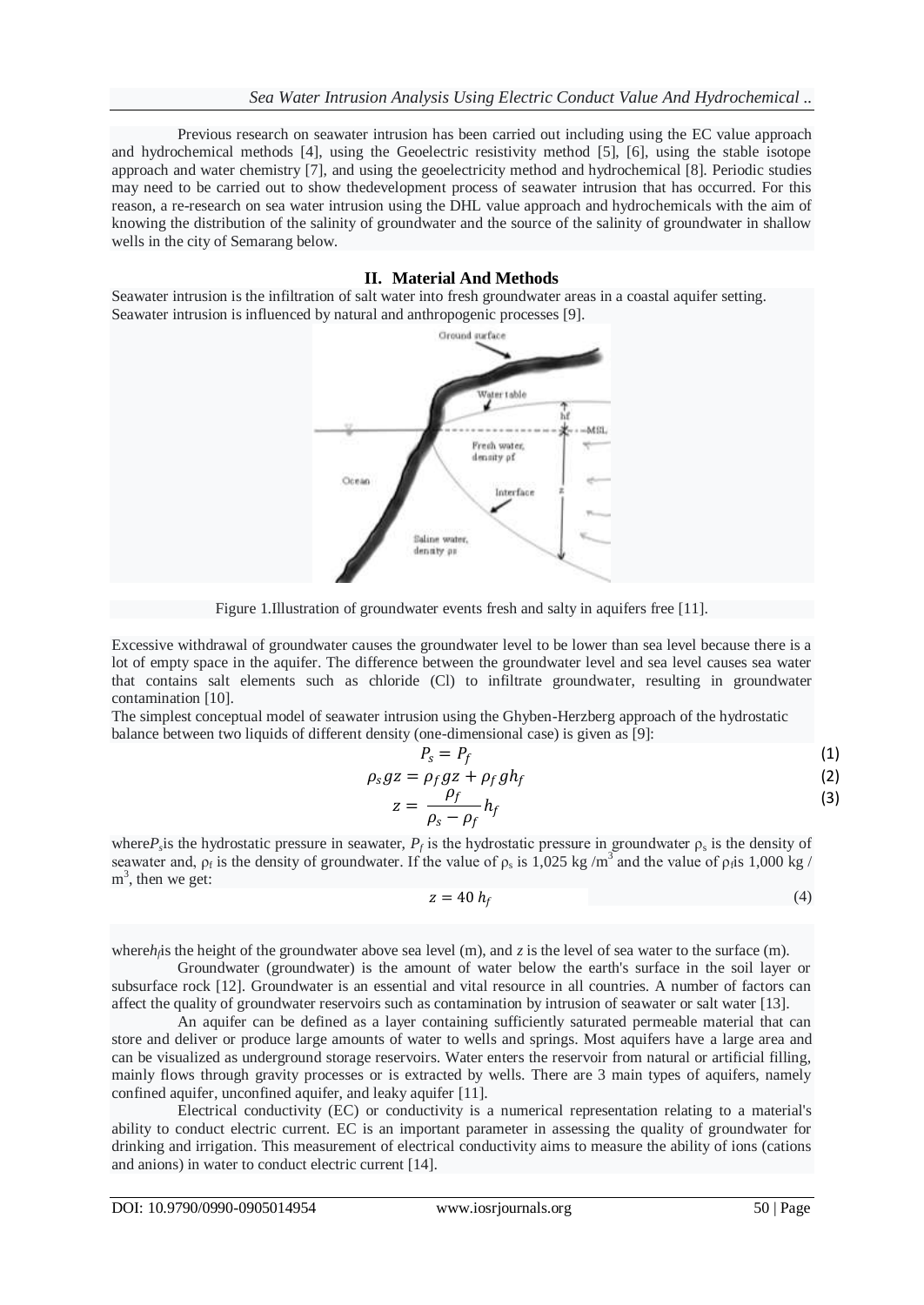According to [20] shallow groundwater generally has a price of 30 - 2,000 μS/cm. If the more ionizable dissolved salts, the higher the EC value. Therefore, EC can be used as one of the parameters to determine the salinity of groundwater.

| inittee for Ad Hoc Sait water intrusion (PAHIAA) Jakar |                         |                   |
|--------------------------------------------------------|-------------------------|-------------------|
|                                                        | <b>Water Properties</b> | EC (µS/cm)        |
|                                                        | <b>Fresh Water</b>      | $<$ 1500          |
|                                                        | Somewhat Brackish       | $1.500 - 5.000$   |
|                                                        | Water                   |                   |
|                                                        | Brackish Water          | $5.000 - 15.000$  |
|                                                        | Salt Water              | $15.000 - 50.000$ |
|                                                        | <b>Brine</b>            | >50.000           |

| Table 1. Classification of groundwater salinity based on the value of EC |
|--------------------------------------------------------------------------|
| byCommittee for Ad Hoc Salt Water Intrusion (PAHIAA) Jakarta [16]        |

Groundwater in natural systems generally contains less than 1,000 mg / 1 dissolved solids unless very soluble minerals such as gypsum are found, concentrated by evapotranspiration, and heated by geothermal heat [11].

The chemical composition of groundwater determines the chemical type of groundwater. To identify the chemical type of groundwater, the piper Trilinier diagram method is used. This method is based on the content of ions such as Na<sup>+</sup>, K<sup>+</sup>, Mg<sup>2+</sup>, Ca<sup>2+</sup>, Cl<sup>-</sup>, HCO<sub>3</sub><sup>-</sup>, CO<sub>3</sub><sup>2-</sup>, and SO<sub>4</sub><sup>2-</sup> [17]. The analysis of hydrochemicalfacies using the piper Trilinier diagram can illustrate the mixing of two types of water with different sources. The mixing of two different water sources will be drawn on a straight line connecting two points, namely freshwater points and sea water points, so that it can be used to detect sea water intrusion [8].



Indication of seawater intrusion can also be done by calculating the chloride-bicarbonate ratio of the groundwater sample. The value of the chloride-bicarbonate ratio is in accordance with the equation.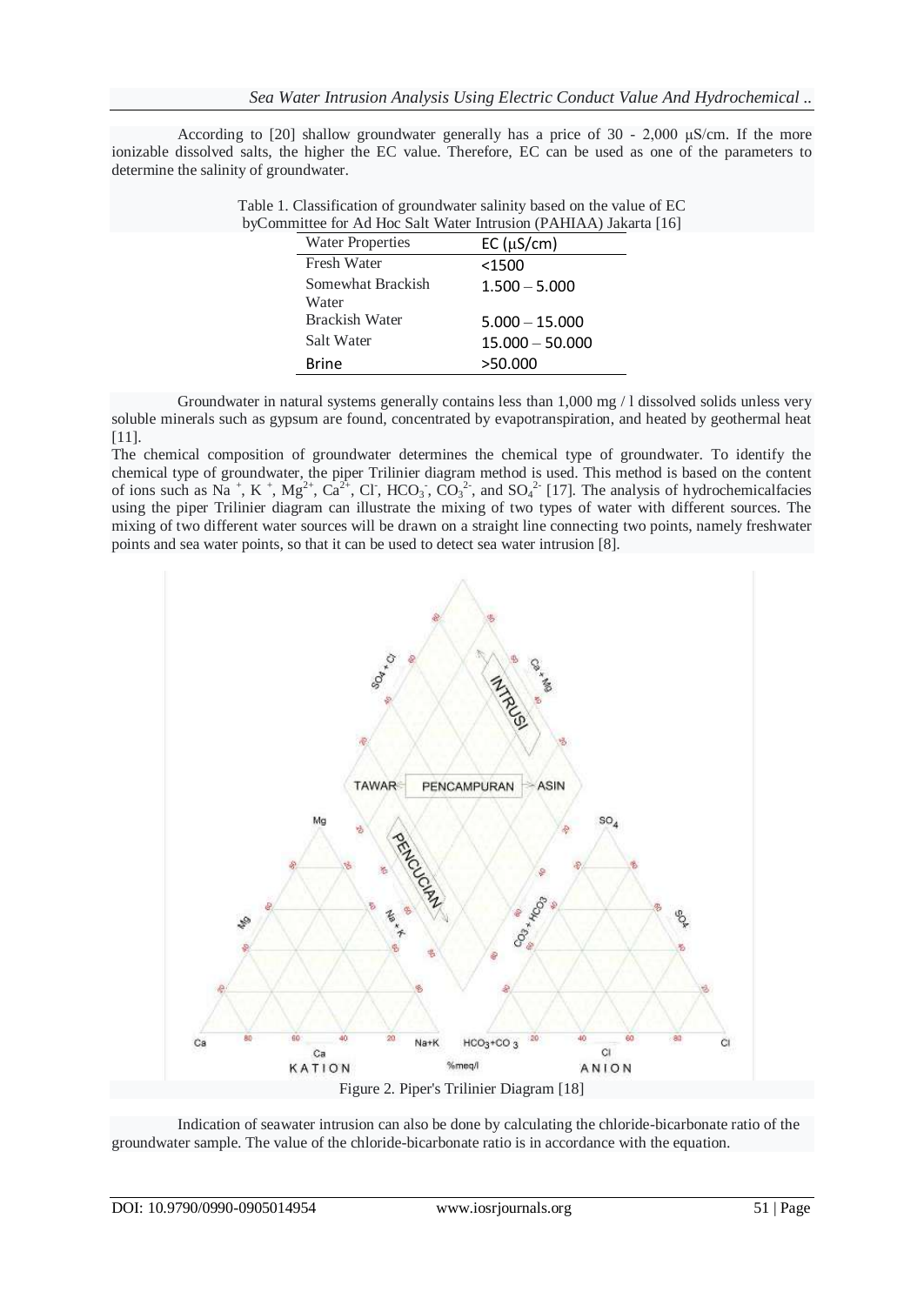If the value of  $R$  <1 and the value of  $EC<1,500$   $\mu$ S/cm, the salinity of groundwater is due to the dissolution of salt minerals found in aquifer rocks. Meanwhile, if the value of  $R>1$  and the value of  $EC>1.500$ µS/cm, then the salinity of groundwater is due to sea water intrusion [19].

The research was conducted in two stages, namely the analysis stage with the DHL value and hydrochemical analysis. The analysis phase based on the EC value begins with the collection of Electrical Conductivity data using the Electric Conductivitymeter which is carried out at 35 community dug well points in 9 sub-districts of Semarang City, namely Tugu District, West Semarang, North Semarang, Central Semarang, South Semarang, Gayamsari, East Semarang Pedurungan, and Genuk, as well as 2 points in Kebonbatur Village, Mranggen District, Demak. Based on EC data and point coordinates, aEC contour map was created using the Surfer 13 software.

The hydrochemical analysis stage is carried out to determine the source of the salinity of groundwater. The concentrations of cations (Na, K, Mg, Ca) and anions (Cl,  $CO<sub>3</sub>$ ,  $HCO<sub>3</sub>$ ,  $SO<sub>4</sub>$ ) which were determined by laboratory analysis were then visualized on a piper's trilinier diagram.

#### **III. Result**

The results of the measurement of the electrical conductivity of the measurement area in The Low of Semarang in the color gradation contour are shown in Figure 3. Based on the level of salinity of groundwater in Table 1, groundwater in the study area can be classified into 2 types, namely the distribution of fresh groundwater and slightly brackish groundwater.



Figure 3. Contours of electrical conductivity (EC) in the research area

To determine the source of the salinity of groundwater, a hydrochemical analysis of groundwater was carried out. Water samples were taken from community dug wells which were estimated to be in one direction or one groundwater flow line. The direction of groundwater flow in the study area is estimated to be to the north. The well water samples were located at Sambirejo (T.12), Kaligawe (T.13), and LamperLor (T.28) locations. The concentrations of cations and anions are then plotted on a Piper's Trilinier diagram (Figure 4).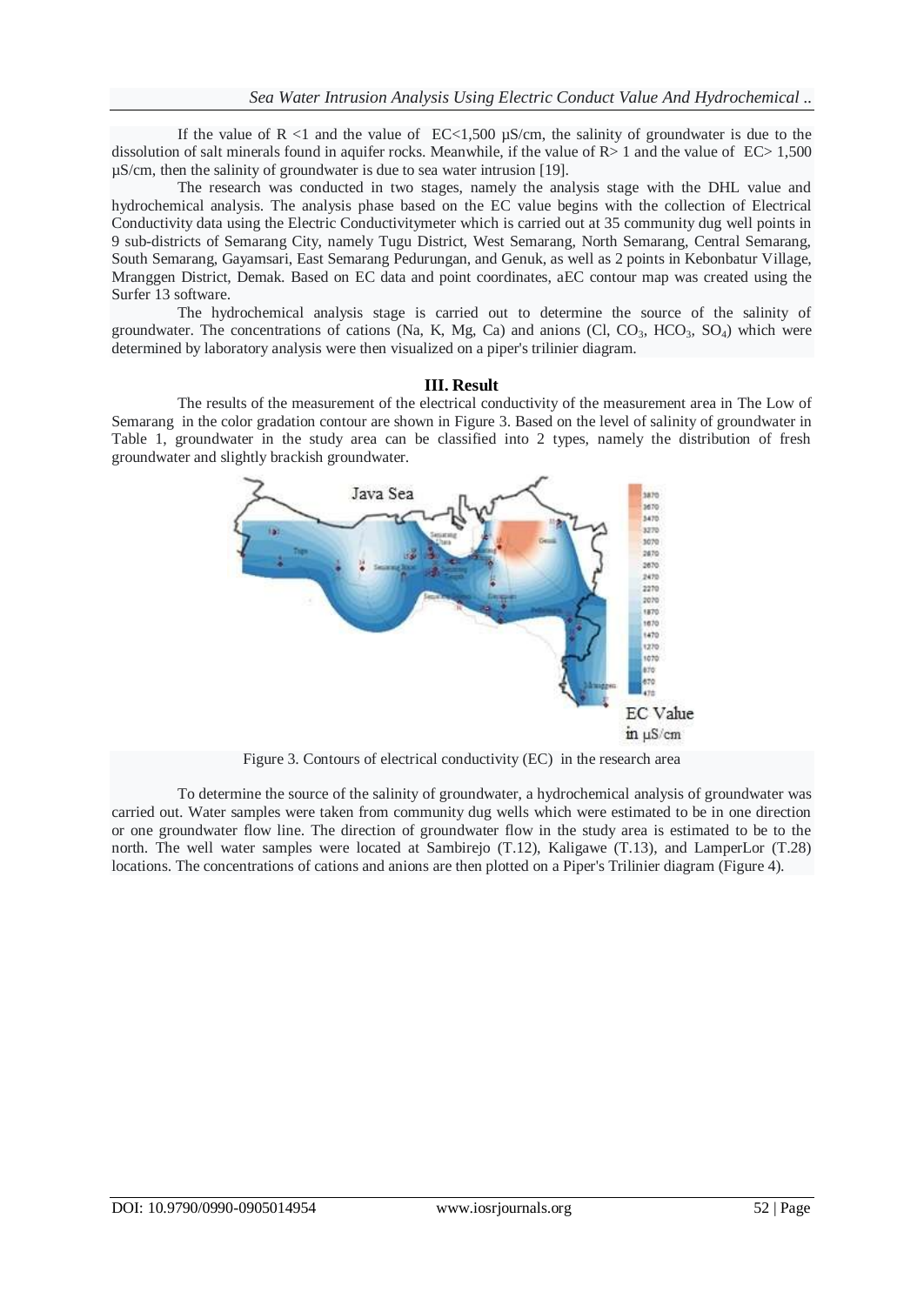

Figure 4. Piper Trillineardiagram resultsplotting groundwater samples shallow wells in the study area

## **IV. Discussion**

In this study, the EC (Electrical Conductivity) values obtained for fresh groundwater ranged from 470 µS/cm to 1,400 µS/cm. The areas included in this classification cover most of the research areas, namely the fresh groundwater area of the lower Semarang region including Tugu District (MangkangKulon, MangkangWetan, Randugarut, and Tugurejo), West Semarang District (Tawangmas, Karangayu, and KalibantengKidul), Semarang District. North (Plombokan, BuluLor, and PanggungKidul), Central Semarang District (PendrikanKidul, PendrikanLor, Pandansari, and Pekunden), South Semarang District (Middle Lamper, LamperLor, and Pleburan), East Semarang District (Kemijen, Bugangan, and Kebonagung), Gayamsari (Gayamsari) District, Pedurungan District (PenggaronKidul, PedurunganLor, PedurunganKidul, TlogosariKulon and Tlogomulyo), and Genuk District (Trimulyo, Genuk Sari, and BangetayuWetan as well as 2 research points in Kebonbatur Village, District Mranggen.

The distribution of slightly brackish ground water, it can be seen that there is a closure pattern on the electrical conductivity contour. The DHL values obtained in the slightly brackish groundwater distribution ranged from 1,740 µS / cm to 4,050 µS / cm. The topography of this area starts from 3 meters to 8 meters above sea level. The research area included in this type is 3 points covering West Semarang District (Tambakharjo) and Gayamsari District (Sambirejo and Kaligawe).

Determination of the chemical type of groundwater based on the results in the piper Trilinier diagram. T.12 and T.28 are mixed types, while T.13 is a sodium chloride type whose chemical properties of groundwater are predominantly alkaline (Na<sup>++</sup> K<sup>+</sup>) and strong acids (SO<sub>4</sub><sup>2+</sup> + Cl<sup>-</sup>). In the Piper Trilinier diagram, it can be seen that the samples T.12 and T.13 are in the mixing area between fresh water and salt water which is suspected as intrusion. Based on the calculation of the bicarbonate-chloride ratio, T.13 the ratio value  $(R) > 1$ and the EC value  $> 1,500 \mu$ S/cm, it can be seen that the salinity of T.13 groundwater is due to seawater intrusion, while the groundwater sample is T.28 in a fresh condition because it has a value of R <1 and a EC value of  $\langle 700$ µS / cm.

The Cl content in T.12 was 132 mg / l, the Cl content in T.13 was the largest, namely 599.09 mg / liter so that it was included in the type of slightly brackish groundwater. Cl content in T. / l. Considering that the content and dominance of Cl ions is getting bigger to the north in the direction of groundwater flow which also flows north from the south, it can be indicated that the process of sea water intrusion has occurred.

## **V. Conclusion**

The conclusions that can be drawn from this study include, based on the level of salinity of groundwater, the research area can be classified into two types. The distribution of fresh groundwater with EC 470 - 1,400 µS/cm includes Tugu District (MangkangKulon, MangkangWetan, Randugarut, and Tugurejo),